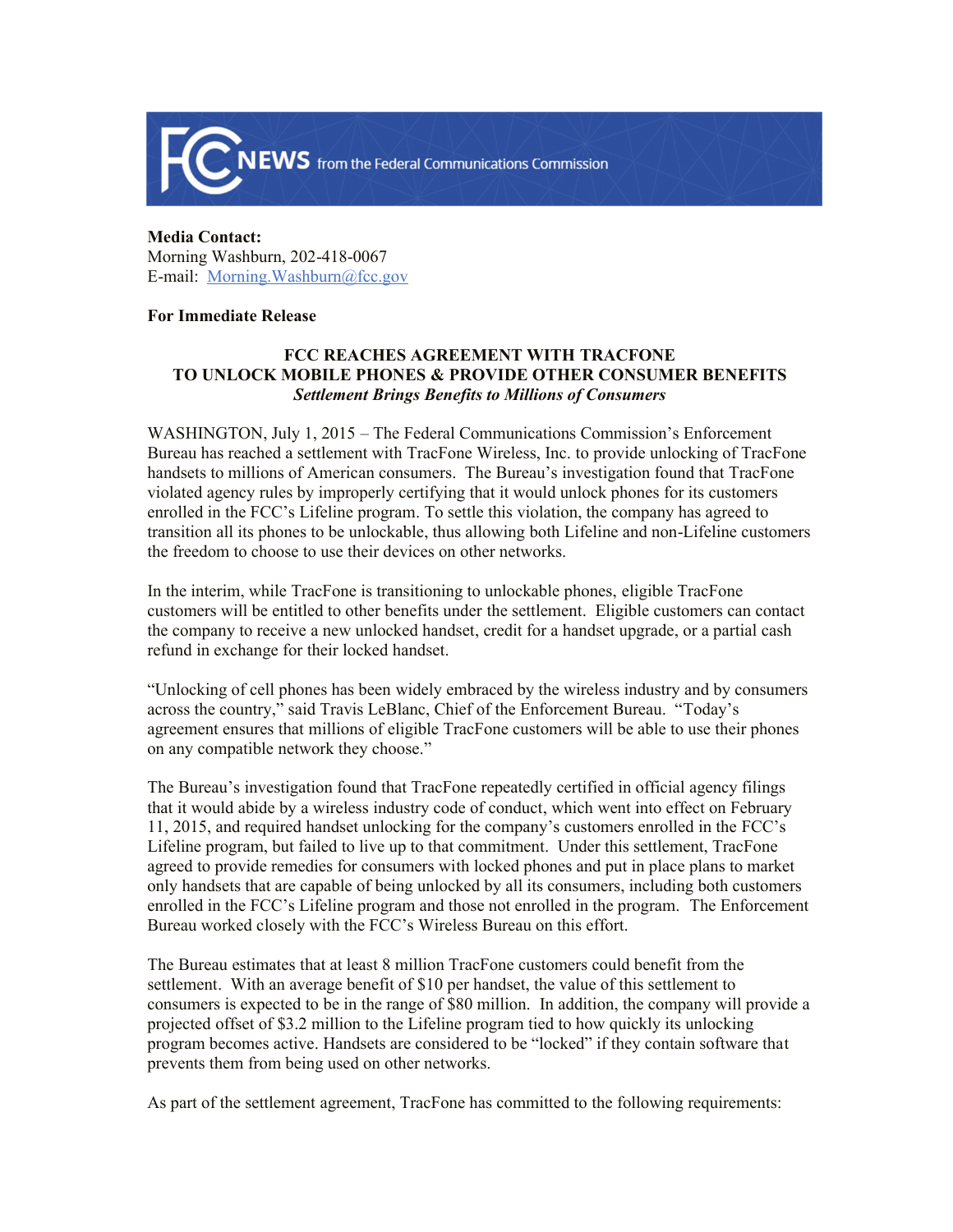- By September 1, 2015, TracFone will provide clear notifications to its customers about its handset unlocking policy. All eligible consumers will get at least one text message telling them that they are eligible, and consumers can go to the TracFone website to determine eligibility, request pre-paid mailers for trade-in of locked phones, and obtain other relevant information.
- By September 1, 2015, eligible non-Lifeline TracFone customers can trade in their old device for a cash refund of the trade-in-value of the handset.
- By May 1, 2016, as TracFone begins to launch handsets capable of being unlocked, eligible non-Lifeline TracFone customers can trade in their old device for an upgrade credit toward a new, unlockable handset. (Customers can trade in their locked handset for either a cash refund or an upgrade credit – not both.)
- By May 1, 2016, TracFone must provide new Lifeline customers with phones capable of being unlocked. Existing, eligible Lifeline customers may request a replacement unlocked handset. Beginning in October 2015, TracFone will provide a \$400,000 per month offset to the Universal Service Fund until it provides unlockable handsets to new Lifeline customers. This is expected to total \$3.2 million.
- By December 31, 2016, all phones launched by TracFone must be capable of being unlocked.
- Refunds, upgrade credits and replacement handsets will be available under the program through at least June 2018.

Consumers are generally eligible if they:

- Are a TracFone customer, including any of its brands operating in the U.S.: TracFone, Straight Talk, Net10 Wireless, SafeLink Wireless, Telcel America, Simple Mobile, and Page Plus Cellular.
- Request handset unlocking from TracFone.
- Use the locked device with TracFone's service for at least 12 months and redeem cards for airtime usage on the TracFone network for at least 12 months.
- Possess a TracFone handset in working condition that has not been reported stolen, lost, or associated with fraud, and not have their telephone number recycled or ported.
- Meet certain timing requirements. For non-Lifeline customers, the handset must have been launched on TracFone's service after February 11, 2014, or activated with TracFone's service after February 11, 2015. For Lifeline customers, only the original approved customer is eligible and the customer must have activated on TracFone's service after February 11, 2014.
- Customers in the military who are actively deployed do not need to meet the service activation and air card redemption eligibility requirements.
- Customers are eligible for the program only once every 12 months.

TracFone customers who would like to request unlocking of their phone, find out more about the agreement, eligibility requirements or benefits under the program should contact TracFone at: 1-888-442-5102.